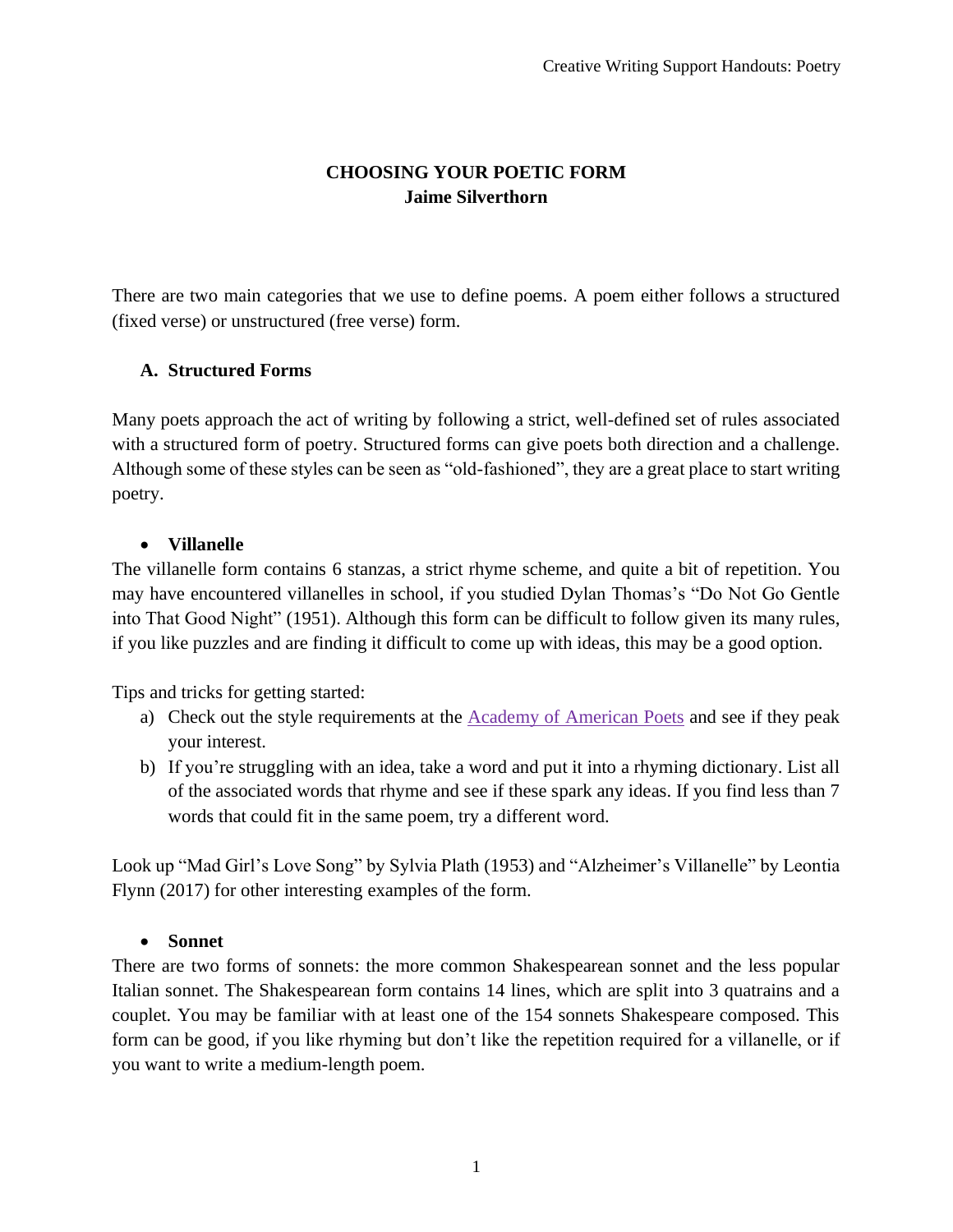Tips and tricks for getting started:

- a) Check out style requirements and writing tips outlined by ["How to write a sonnet".](https://www.nosweatshakespeare.com/sonnets/how-to-write-a-sonnet/)
- b) Read a few sonnets so you can really find the sound of the meter. Sonnets are a form that sound "right" when the stressed and unstressed syllables add up to the correct iambic pentameter. If you're struggling with the meter, the best way to understand how it works is research.

To read a twenty-first century example of a Shakespearean sonnet, check out "As Is" by Nicholas Friedman, or [Grossman's article](https://time.com/3221987/pop-songs-as-shakespearean-sonnets-tumblr/) which features 5 pop songs converted into sonnet form, including Ariana Grande's "Problem" and Will Smith's "The Fresh Prince of Bel-Air".

# • **Haiku**

Originally written in Japanese, the English equivalent of a haiku is a form you've likely come across, whether from watching *Avatar: The Last Airbender* or reading Ezra Pound. This poem is only 3 lines, with 5 syllables in the first, then 7, then 5. As this is a very short form with fewer formal requirements (no rhyming or repetition necessary!), it can be a good way to start writing. Most haikus revolve around nature themes, so this is a great form if you like being outside.

Tips and tricks for getting started:

- a) Check out the style requirements and history of haikus at [Poetry Foundation \(haiku\).](https://www.poetryfoundation.org/learn/glossary-terms/haiku-or-hokku)
- b) The length of haikus can be a bit of a disadvantage when submitting assignments, as there is less on the page to mark. If you want to work with a haiku for a class, consider submitting a set of haikus on a linked theme or topic.

To read recent examples of haikus, look up any of Gabriel Rosenstock's Irish-language haikus or visit the [Irish Haiku Society](https://irishhaiku.webs.com/yesterdayandtoday.htm) website where they publish a variety of English-language haikus.

# • **Sestina**

A sestina is one of the most complicated poetry forms without rhyming. Sestinas contain 6 stanzas of 6 lines each and a final tercet. This form is perfect for someone who really enjoys wordplay (as there is a lot of repetition and it can be good to choose words that have multiple meanings). Sestinas can also be fun if you already have part of a poem (at least 6 lines) and don't know where to go next with it.

Tips and tricks for getting started:

- a) Check out the style requirements at [Poetry Foundation \(sestina\).](https://www.poetryfoundation.org/learn/glossary-terms/sestina)
- b) If you do have a first stanza, take your end words and lay them out in the proper order for the next stanza, and try to work backwards to fill in the lines.
- c) Consider using a theme that works for a lot of repetition, such as seasons, technology, or your own daily routine.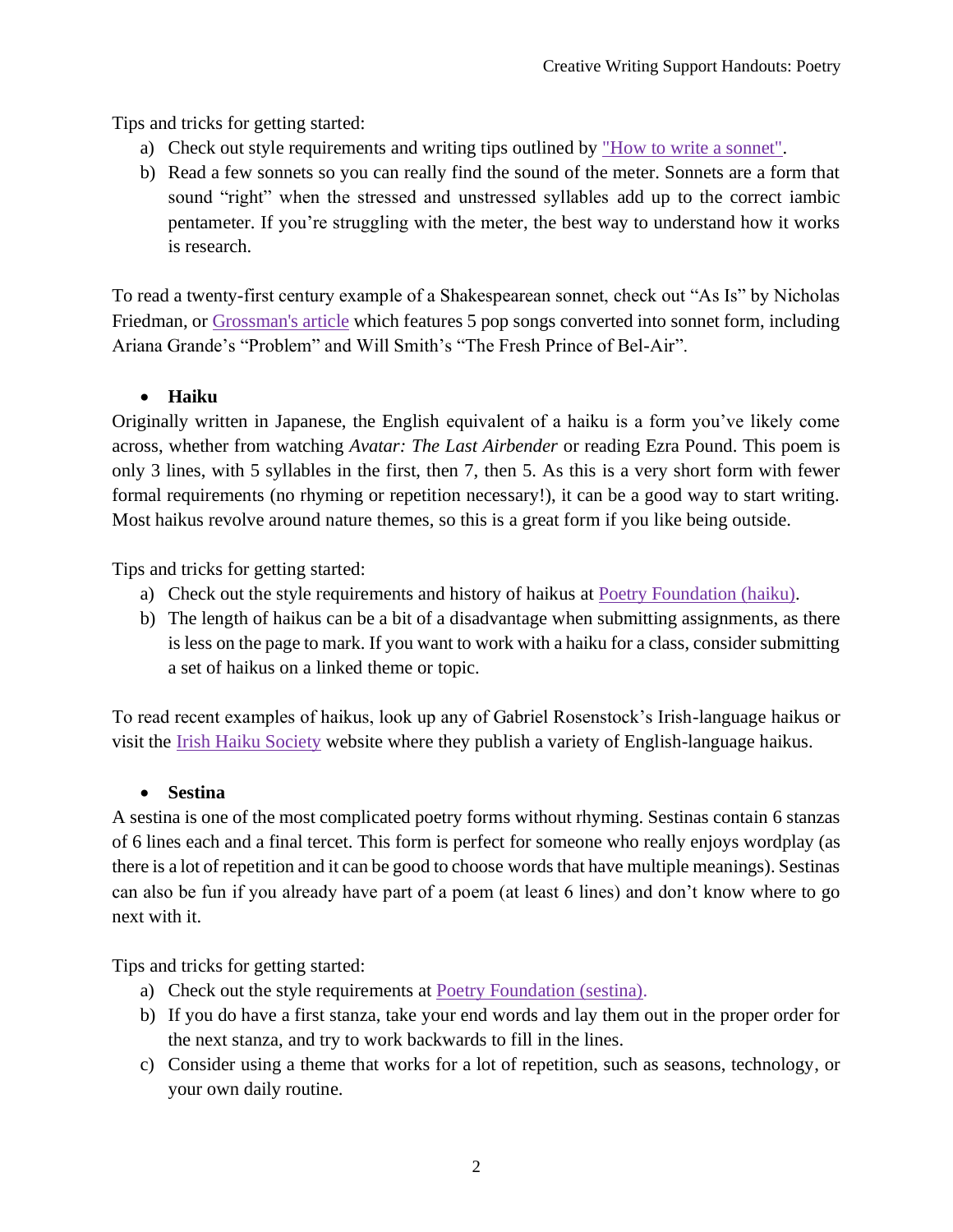For examples of a sestina, check out [Jason Schneiderman's](http://www.mcsweeneys.net/articles/the-buffy-sestina) "The Buffy Sestina" where he turns an episode of *Buffy the Vampire Slayer* into poetry, or "Two Lorries" by Seamus Heaney (1996).

### • **Other Structured Forms to Consider**

If none of these forms strike your fancy, consider trying:

- a) For the comedian: a limerick.
- b) For the musician: a ballad or an aubade.
- c) For the speedy writer: a tercet.
- d) For the whimsical writer: an acrostic.
- e) For the love poet: a ghazal.
- f) For those who enjoy a challenge: a pantoum.

## **B. Unstructured Forms**

Now you might be thinking, "Wait! But I don't like following all these rules, they seem really stuffy for poetry. I want to write like my favourite poet, [insert Rupi Kaur, Tupac Shakur, Maya Angelou, Ocean Vuong, Allen Ginsberg or other]". Maybe your poem doesn't need or want end rhyme, pre-set repetition, or a specific number of stanzas. Maybe you prefer to make up your own unique form, or you want less strict expectations from your form (such as a spoken word poem). This might call for you to use an unstructured form, also known as free verse.

An unstructured form is exactly what it sounds like: a form that doesn't align to a particular poetic template, or, more particularly, doesn't use a set meter. However, under this heading, poems can be further classified based on certain loose formal elements or themes.

### • **Free Verse**

Free verse is the catch-all term for unstructured poetry. Technically, prose poems (see below) are also free verse poems, as free verse style includes any poetry that doesn't align to a set meter. This is a great choice of form if you prefer poetry that sounds more conversational, and you enjoy using poetic devices such as imagery, repetition, alliteration and enjambment (the way a line breaks if not at the end of an idea) to create your poetry. Examples of free verse poems could be "Accent" by Rupi Kaur, "The Crickets Have Arthritis" by Shane Koyczan, or "And Soul" by Eavan Boland.

### • **Prose Poem**

A prose poem might be a good choice for you if you're just beginning to write poetry or have more experience in writing fiction. Many prose poems are laid out on the page using full sentences and can be formatted on the page as one or more paragraphs. What differentiates a prose poem from fiction is often attention to detail, strong imagery, and a focus on the way the lines sound. Some